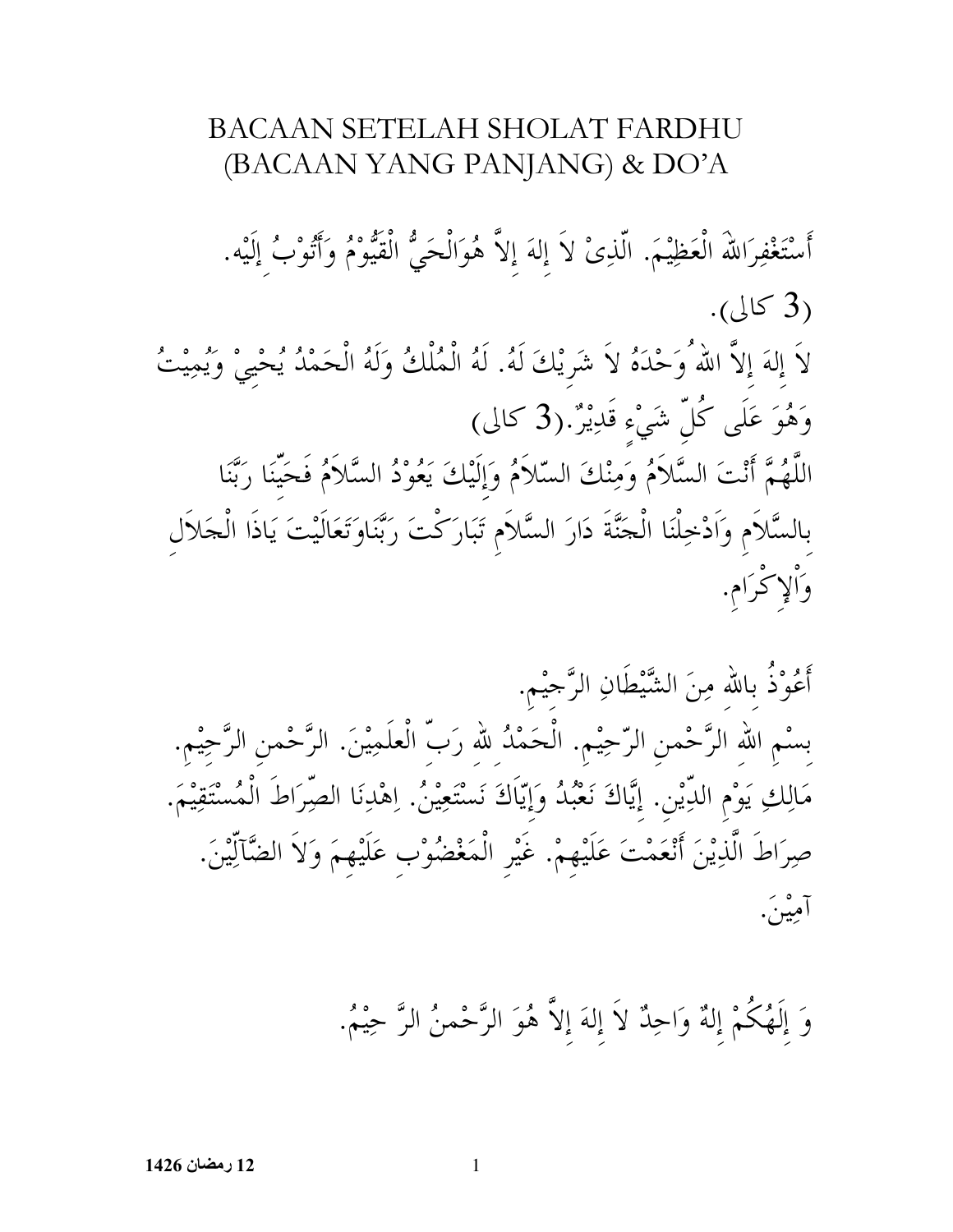اللَّهُ لاَ إِلهَ إِلاَّ هُوَ الْحَيُّ الْقَيُّومُ. لاَ تَأْخُذُهُ سِنَةٌ وَلاَنَوْمٌ. لَهُ مَا فِي السَّموَاتِ وَمَا فِى ٱلأَرْضِ. مَنْ ذَا الَّذِى يَشْفَعُ عِنْدَهُ إِلاَّ بِإِذْنِهِ. يَعْلَمُ مَا بَيْنَ أَيْدِيْهِمْ وَمَا خَلْفَهُمْ وَلاَ يُحِيْطُوْنَ بِشَيْئٍ مِنْ عِلْمِهِ إِلاَّ بِمَاشَآءَ. وَسِعَ كُرْسِيُّهُ السَّموَاتِ وَٱلأَرْضَ وَلاَيَئُودُهُ حِفْظُهُمَا وَهُوَ الْعَلِيُّ الْعَظِيمُ.

شَهِدَ اللَّهُ أَنَّهُ لاَ إِلهَ إِلاَّ هُوَ وَالْمَلاَّئِكَةُ وَأُوْلُوا الْعِلْمِ قَآئِمًا بِالْقِسْطِ لاَ إِلهَ إِلاَّ هُوَ الْعَزِيْزُ الْحَكِيْمُ. إِنَّ الدِّيْنَ عِنْدَ الله اْللإسْلاَمُ. قُل اللَّهُمَّ مَالِكَ الْمُلْكِ تُؤْتِي الْمُلْكَ مَنْ تَشَآءُ وَتَنْزِ عُ الْمُلْكَ مِمَّنْ تَشَآءُ وَتُعِزُّ مَنْ تَشَآءُ وَتُذِلُّ مَنْ تَشَآءُ بيَدِكَ الْخَيْرُ إِنَّكَ عَلَى كُلِّ شَيْئٍ قَدِيْرٌ. تُوْلِجُ اللَّيْلَ فِي النَّهَار وَتُوْلِجُ النَّهَارَ فِى اللَّيْلِ وَتُخْرِجُ الْحَيَّ مِنَ الْمَيّتِ وَتُخْرِجُ الْمَيّتَ مِنَ الْحَيِّ وَتَرْزُقُ مَنْ تَشَآءُ بغَيْرِ حِسَابٍ.

> إلهِي يَا رَبَّنَا أَنْتَ مَوْلَنَا. سُبْحَانَ الله (33 كالى). سُبْحَانَ الله الْعَظِيْمِ وَبِحَمْدِهِ دَائِمًا قَائِمًا أَبَدًا. الْحَمْدُ لله  $.$ (33 كالى). الْحَمْدُ لله رَبِّ الْعلَمِيْنَ عَلَى كُلِّ حَالٍ وَفِى كُلِّ حَالٍ وَنِعْمَةٍ اللَّهُ أَكْبَرُ (33 كالي). اللَّهُ أَكْبَرُ كَبِيْرًا وَالْحَمْدُ لله كَثِيْرًا وَسُبْحَانَ الله بُكْرَةً وَأَصِيْلاً.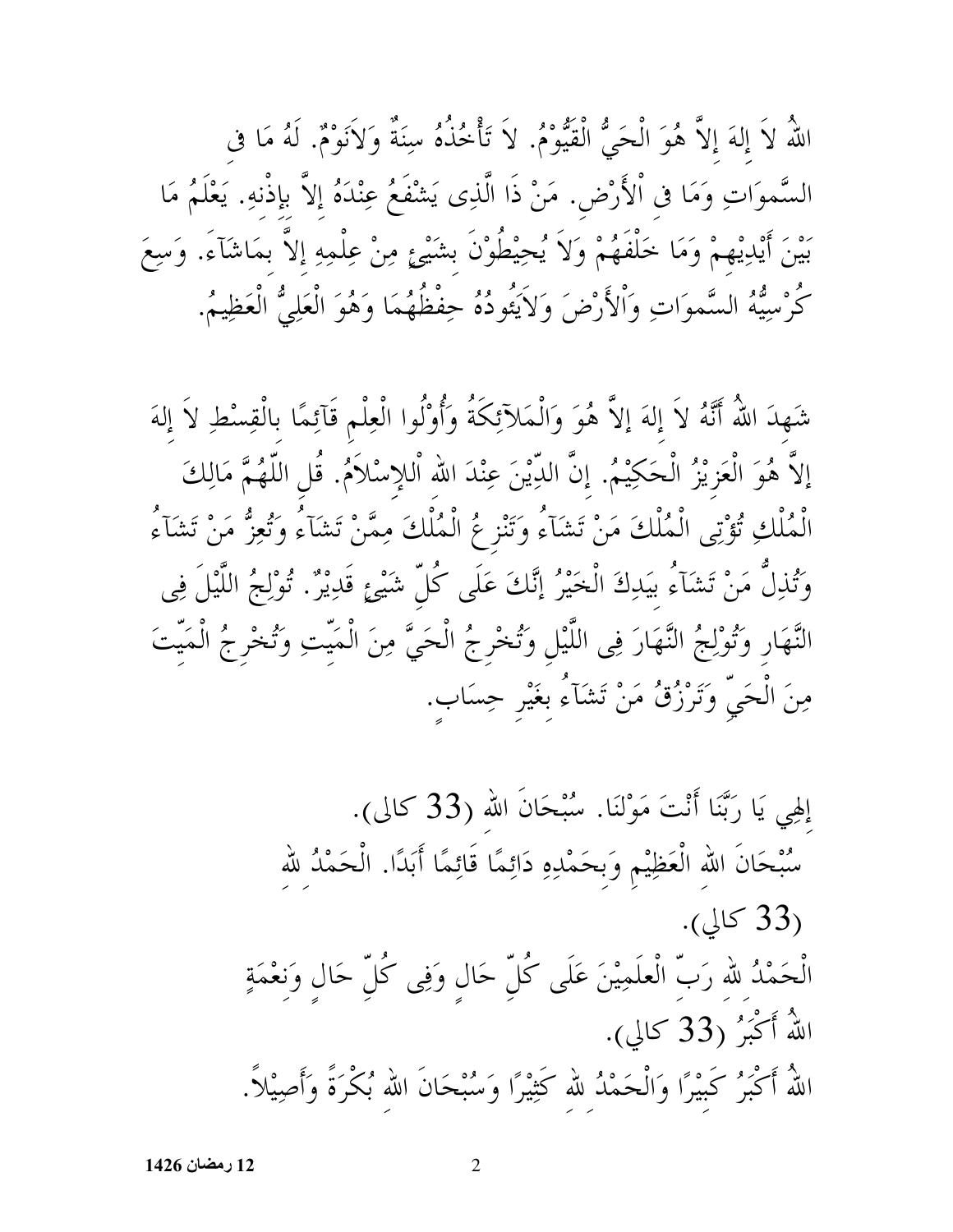لاَ إِلهَ إِلاَّ اللَّهُ وَحْدَهُ لاَشَرِيْكَ لَهُ. لَهُ الْمُلْكُ وَلَهُ الْحَمْدُ يُحْييْ وَيُمِيْتُ وَهُوَ عَلَى كُلّ شَيْئٍ قَدِيْرٌ وَاِلَيْهِ الْمَصِيْرُ وَلاَحَوْلَ وَلاَقُوَّةَ إلاَّ بالله الْعَلِيّ الْعَظِيْم.

أَسْتَغْفِرُ اللهُ الْعَظِيْمَ (3 كالى).

## $DO'A$

أَعُوْذُبالله مِنَ الشَّيْطَانِ الرَّجيْم. بسْم الله الرَّحْمن الرَّحِيْم. الْحَمْدُ لله رَبّ الْعلَمِيْنَ. حَمْدًا يُوَافِي نعَمَهُ وَيُكَافِئُ مَزِيْدَهُ. يَارَبَّنَا لَكَ الْحَمْدُ كَمَا يَنْبَغِيْ لِجَلاَل وَجْهِكَ الْكَرِيْمِ وَعَظِيْمِ سُلْطَانكَ.

اللَّهُمَّ صَلَّ عَلىَ سَيِّدِنَا مُحَمَّدٍ صَلاَةً تُنْجِيْناً بِهَا مِنْ جَمِيْعِ اْلأَهْوَال وَالآفَاتِ وَتَقْضِى لَنَا بِهَا مِنْ جَمِيْعِ الْحَاجَاتِ وَتُطَهَّرُنَا بِهَا مِنْ جَمِيْعِ السَّيِّئَاتِ وَتَرْفَعُنَا بِهَا عِنْدَكَ أَعْلَىَ الدَّرَجَاتِ وَتُبَلِّغُنَا بِهَا أَقْصَى الْغَايَاتِ مِنْ جَمِيْعِ الْخَيْرَاتِ فِي الْحَيَاتِ وَ بَعْدَ الْمَمَاتِ إِنَّكَ عَلَى كُلِّ شَيْئٍ قُلِيدٍ .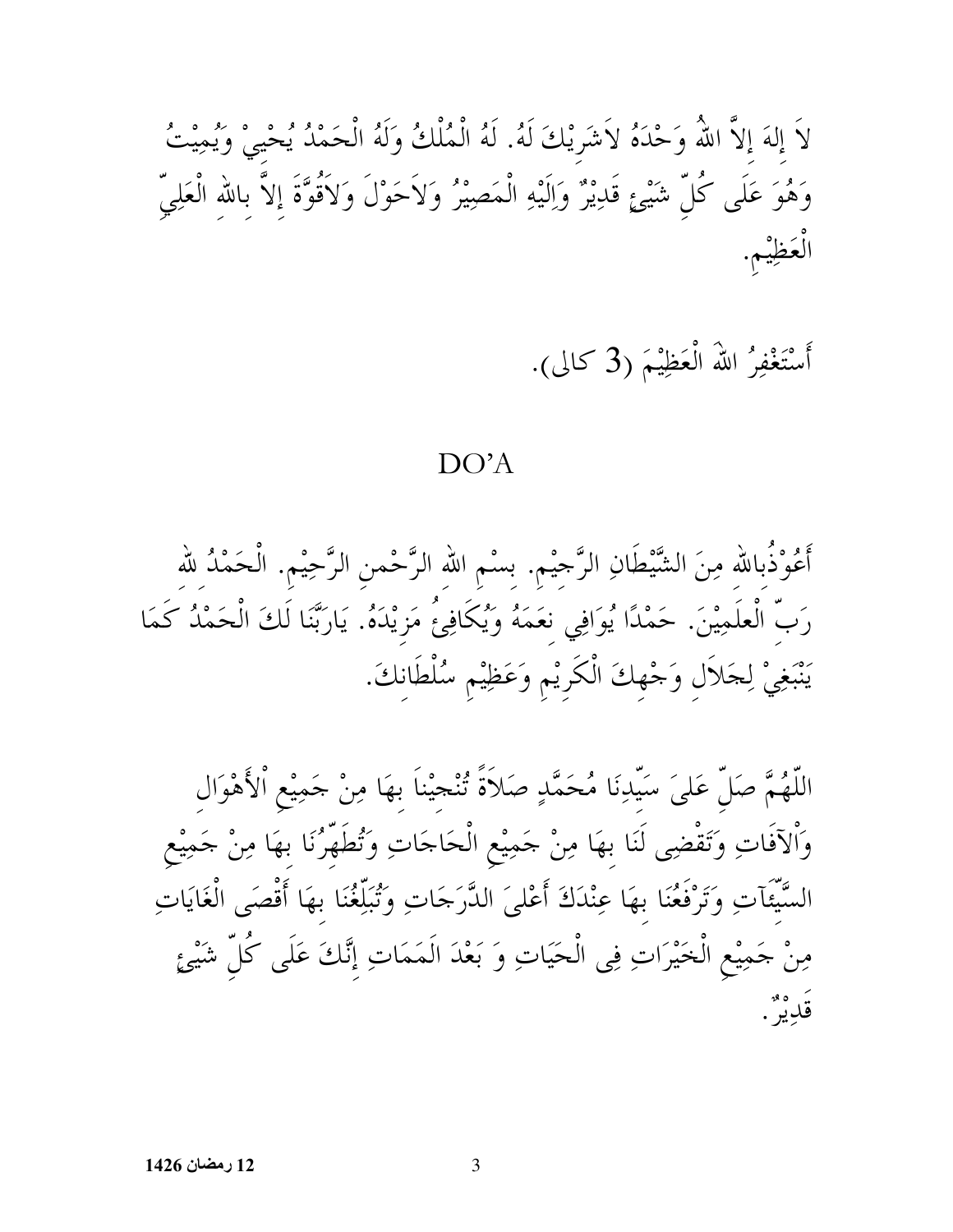– رَبَّنَا اغْفِرْلَنَا وَلِوَالِدَيْنَا وَارْحَمْهُمَا كَمَا رَبَّيَانَا صَغِيْرًا. وَلِجَدِّنَا وَجَدَّاتِنَا وَلِمَشَائِخِنَا وَ لأَسَاتِذَاتِنَا وَلِمَنْ حَضَرَنَا وَلِمَنْ غَابَ عَنَّا. وَلِجَمِيْع الْمُسْلِمِيْنَ وَالْمُسْلِمَاتِ وَالْمُؤْمِنِيْنَ وَالْمُؤْمِنَاتِ. اْلأَحْيَاء مِنْهُم وَ اْلأَمْوَاتِ إِنَّكَ سَمِيْعٌ قَرِيْبٌ مُجَيْبُ الدَّعَوَاتِ فَيَا قَاضِيَ الْحَاجَاتِ. – رَبَّنَااغْفِرْلَنَا وَ لإخْوَاننَا الَّذِيْنَ سَبَقُوْنَا بِاْلإِيْمَانِ وَلاَتَجْعَلْ فِي قُلُوْبنَا غِلاً لِّلَّذِيْنَ آمَنُوْا رَبَّنَا إِنَّكَ رَءُوْفٌ رَحِيْمٌ.

– رَبَّنَا ظَلَمْنَا أَنْفُسَنَا وَإِنْ لَمْ تَغْفِرْلَنَا وَتَرْحَمْنَا لَنَكُوْنَنَّا مِنَ الْخَاسِرِيْنَ. – رَبَّنَا لاَ تُزِ غْ قُلُوْبَنَا بَعْدَ إِذْ هَدَيْتَنَا وَهَبْ لَنَا مِنْ لَدُنْكَ رَحْمَةً إِنَّكَ أَنْتَ الْوَهَّابُّ.

> – يَا مُقَلِّبَ الْقُلُوْبِ تَبَّتْ قُلُوْبَنَا عَلَىَ دِيْنِكَ وَطَعَاتِكَ. – اللَّهُمَّ أَعِنَّا عَلَى ذِكْرِكَ وَشُكْرِكَ وَحُسْنِ عِبَادَتِكَ.

– اللَّهُمَّ اَفْرِ غْ عَلَيْنَا صَبْرًا وَتَبّتْ أَقْدَامَنَا وَانْصُرْنَا عَلَى الْقَوْمِ الْكَافِرِيْنَ. – رَبَّنَا هَبْ لَنَا مِنْ أَزْوَاجنَا وَذُرِّيَاتِنَا قُرَّةَ أَعْيُنِ وَاجْعَلْنَا لِلْمُتَّقِيْنَ إمَامًا. – رَبَّ اَوْزِعْنَا أَنْ نَشْكُرَ نَعْمَتَكَ الَّتِي أَنْعَمْتَ عَلَيْنَا وَعَلَى وَالِدَيْنَا وَأَنْ نَعْمَلَ صَالِحًا تَرْضَاَهُ وَاَدْخِلْنَا بِرَحْمَتِكَ فِي عِبَادِكَ الصَّالِحِيْنَ. – اللَّهُمَّ اَرنَا الْحَقَّ حَقًّا وَارْزُقْنَا اتِّبَاعَةَ وَاَرنَا الْبَاطِلَ بَاطِلاً وَارْزُقْنَا اجْتِنَابَةً.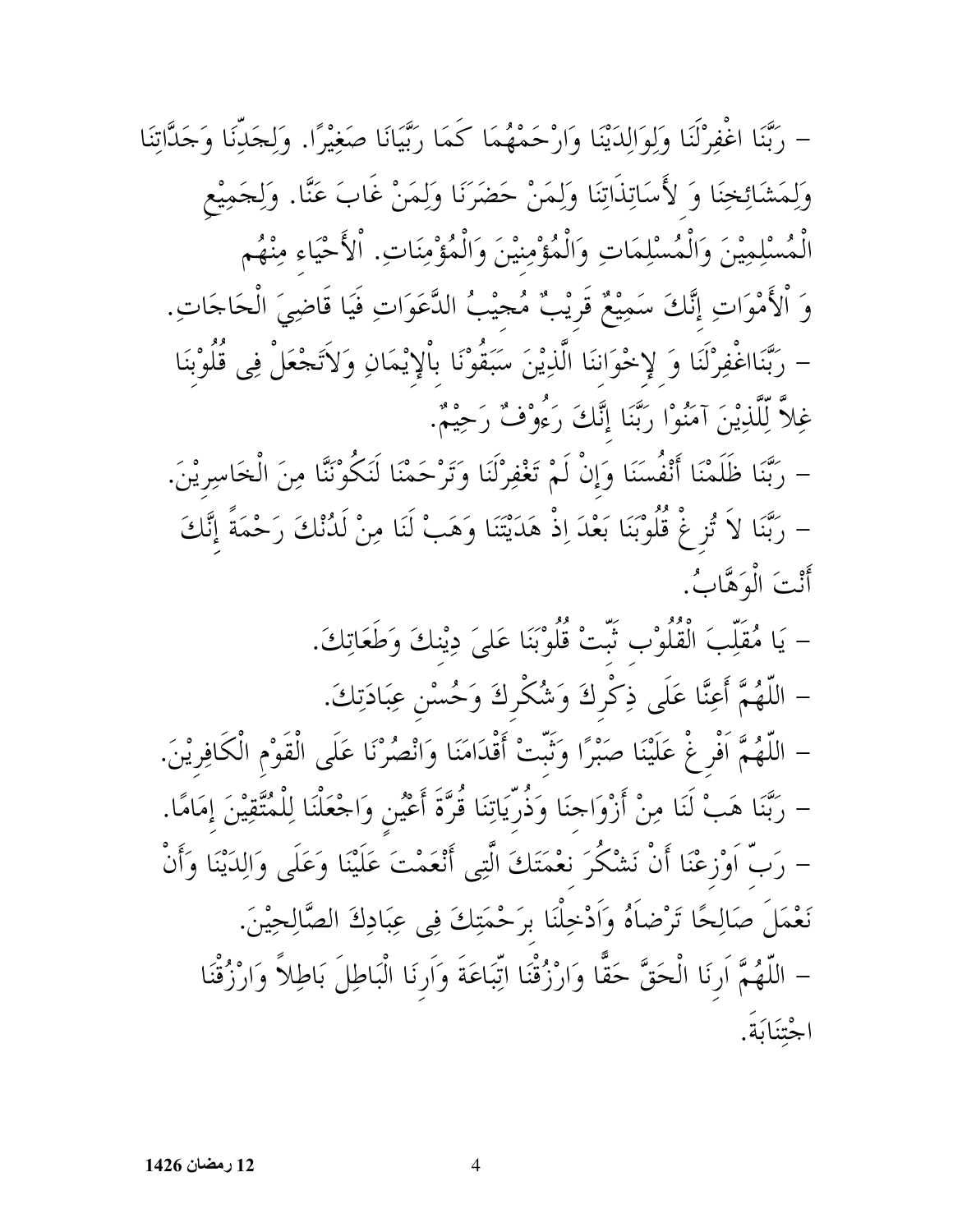– رَبَّنَا آتِنَا مِنْ لَدُنْكَ رَحْمَةً وَهَيِّئْ لَنَا مِنْ اَمْرِنَا رَشَدًا. – اللَّهُمَّ إِنَّا نَسْئَلُكَ الْعَفْوَ وَالْعَافِيَةَ وَالْمُعَافَةَ فِي اللَّيْنِ وَاللُّنْيَا وَاْلآخِرَةِ. – اللَّهُمَّ إِنَّا نَسْئَلُكَ وَرضَاكَ وَالْجَنَّةَ وَنَعُوْذُبِكَ مِنْ سَخَتِكَ وَالنَّارِ . – لاَ إِلهَ إِلاَّ أَنْتَ سُبْحَانَكَ إِنَّا كُنَّا مِنَ الظَّالِمِيْنَ. – اللَّهُمَّ افْتَحْ عَلَيْنَا حِكْمَتَكَ وَانْشُرْ عَلَيْنَا مِنْ خَزَائِن رَحْمَتِكَ يَا أَرْحَمَ الرَّاحِمِيْنَ. – اللَّهُمَّ إِنَّا نَسْئَلُكَ سَلاَمَةً فِي الدِّيْنِ وَعَافِيَةً فِي الْجَسَدِ وَزِيَادَةً فِي الْعِلْمِ وَبَرَكَةً فِي الرَّزْقِ وَتَوْبَةً قَبْلَ الْمَوْتِ وَرَحْمَةً عِنْدَ الْمَوْتِ وَمَغْفِرَةً بَعْدَ الْمَوْتِ. اللَّهُمَّ هَوّنْ عَلَيْنَا فِي سَكَرَاتِ الْمَوْتِ وَالنَّجَاةَ مِنَ النَّار وَالْعَفْوَ عِنْدَ الْحِسَاب. – رَبَّنَا لاَ تُزِ غْ قُلُوْبَنَا بَعْدَ اِذْ هَدَيْتَنَا وَهَبْ لَنَا مِنْ لَدُنْكَ رَحْمَةً إِنَّكَ أَنْتَ الْوَهَّابُّ.

– اللَّهُمَّ إِنَّا نَسْئَلُكَ مُوْجَبَاتِ رَحْمَتِكَ وَعَزَائِمَ مَغْفِرَتِكَ والْعِصْمَةَ مِنْ كُلّْ ذَنْبٍ وَالْغَنيْمَةَ مِنْ كُلّْ برّْ وَالسَّلاَمَةَ مِنْ كُلّْ اِثْم. لاَ تَدَعْ لَنَا ذَنْبًا إِلَّا غَفَرْتَهُ وَلاَ هَمًّا اِلاَّ فَرَّجْتَهُ وَلاَ حَاجَةً هِيَ لَكَ رضًا إلاَّ قَضَيْتَهَا وَيَسَّرْتَهَا يَا أَرْحَمَ الرَّاحِمِيْنَ. – اللَّهُمَّ إِنَّا نَعُوْذُبِكَ مِنْ الْهَمّ وَالْحُزْنِ وَنَعُوْذُبِكَ مِنَ الْعَجْزِ وَالْكَسَلِ

وَنَعُوْذُبكَ مِنَ الْجُبْنِ ۚ وَالْبُخْلِ وَنَعُوْذُبكَ مِنَ غَلَبَةِ الدَّيْنِ وَقَهْرِ الرِّجَالِ.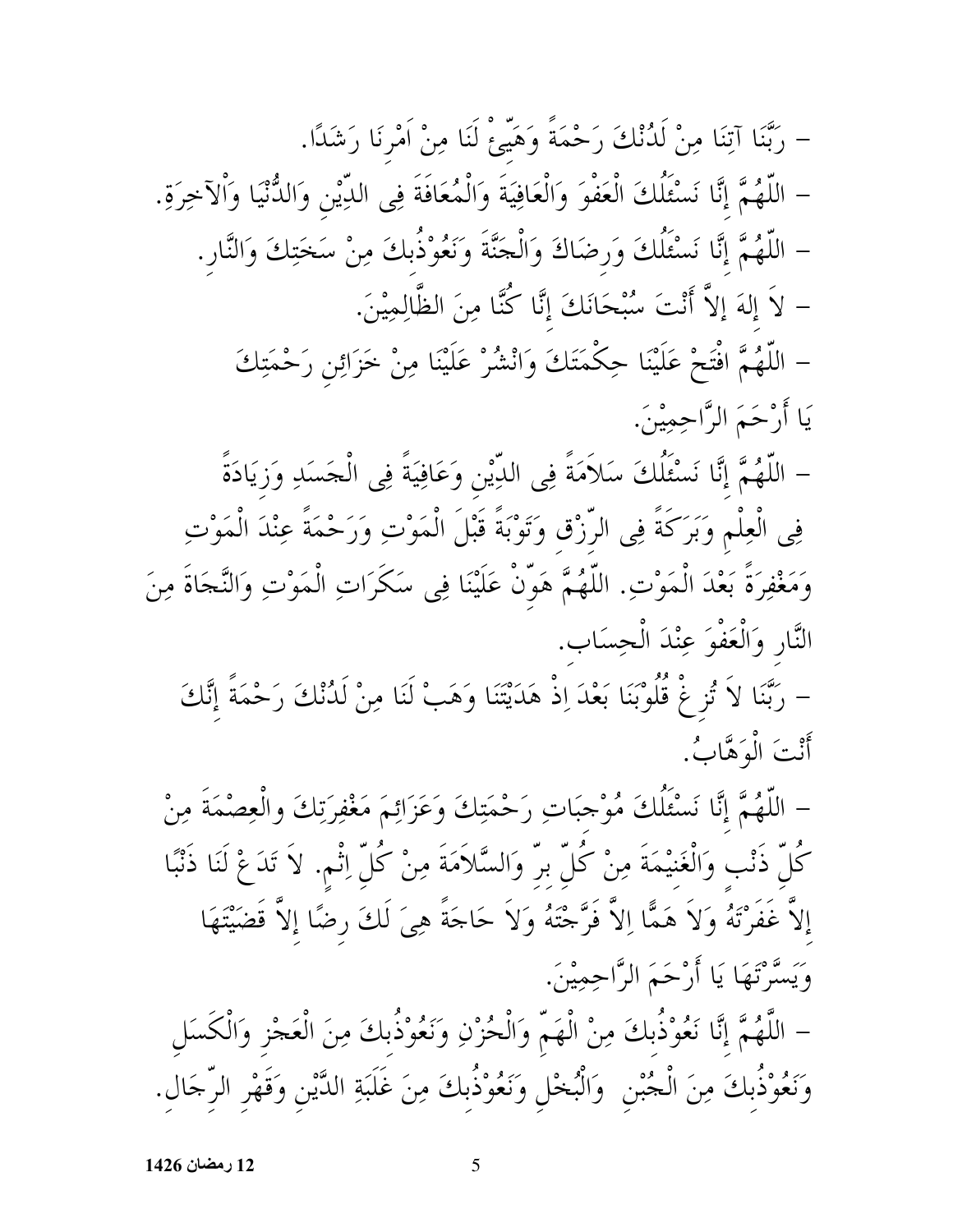-رَبَّ أَنْزِلْنَا مُنْزَلاً مُبَارَكًا وَأَنْتَ خَيْرُ الْمُنْزِلِيْنَ. – اللَّهُمَّ إِنَّا ضَعِيْفٌ فَقَوَّنَا وإِنَّا ذَلِيْلٌ فَأَعِزَّنَا وَإِنَّا فَقِيْرٌ فَأَغْننَا يَا أَرْحَمَ الرَّاحِمِينَ. – رَبَّنَا زِدْنَا عِلْمًا وَارْزُقْنَا فَهْمًا. – اللَّهُمَّ اَغْننَا بِالْعِلْمِ وَزَيّنَا بِالْحِلْمِ وَاَكْرِمْنَا بِالتَّقْوَى وَجَمِّلْنَا بِالْعَافِيَةِ. – اللَّهُمَّ اَحْسنْ عَاقِبَتَنَا فِي اْلْأُمُوْرِ كُلِّهَا وَاَجرْنَا مِنْ خِزْيِ الدُّنْيَا وَعَذَابِ أَلاَّخِرَةِ. – اللَّهُمَ إِنَّكَ عَفُوٌّ كَرِيْمٌ تُحِبُّ الْعَفْوَ فَاعْفُ عَنَّا. – اللَّهُمَّ اجْعَلْنَا مِنَ الصَّائِمِيْنَ نَهَارَ رَمَضَانَ حَقَّ الصِّيَام. وَمِنَ الْقَائِمِيْنَ لَيْلَتَهَا حَقَّ الْقِيَامِ. – رَبَّ اجْعَلْنَا مُقِيْمَ الصَّلاَةِ وَمِنْ ذُرِّيَّتِنَا رَبَّنَا وَتَقَبَّلْ دُعَاء. – رَبَّنَا اصْرِفْ عَنَّا عَذَابَ جَهَنَّمَ إِنَّ عَذَابَهَا كَانَ غَرَامًا إِنَّهَا سَاءَتْ مْسْتَقَرًّا وَمُقَامَا. – رَبَّنَا تَقَبَّلْ مِنَّا صَلاَتَنَا وَصِيَامَنَا وَرُكُوعَنَا وَسُجُودْنَا وَقُعُودْنَا وَتَخَشَّعَنَا وَتَضَرُّعَنَا وَتَعَبُّدَنَا وَتَمِيمْ تَقْصِيْرَنَا يَا أَرْحَمَ الرَّاحِمِيْنَ. – رَبَّنَا افْتَحْ بَيْنَنَا وَبَيْنَ قَوْمِنَا بِالْحَقِّ وَأَنْتَ خَيْرُ الْفَاتِحِيْنَ. – رَبَّنَا اغْفِرْلَنَا ذُنُوْبَنَا وَإِسْرَافَنَا فِي أَمْرِنَا وَتَبّتْ أَقْدَامَنَا وَانْصُرْنَا عَلَى الْقَوْمِ الْكَافِرِيْنَ.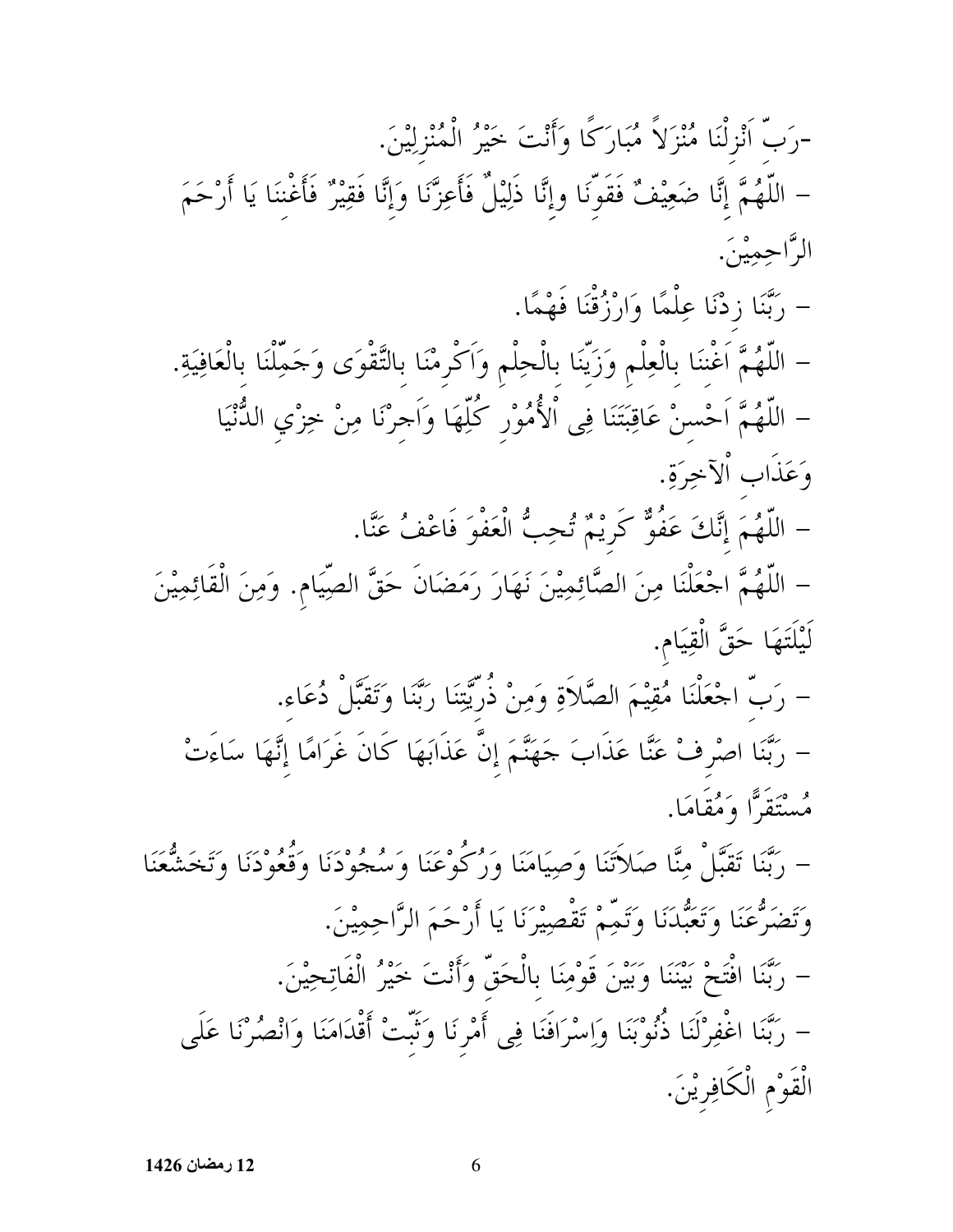– اللَّهُمَّ اَحْينَا بِاْلِإِيْمَانِ وَاَمِتْنَا بِاْلِإِيْمَانِ وَاحْشُرْنَا بِاْلِإِيْمَانِ وَاَدْخِلْنَا الْجَنَّةَ مَعَ اْلِإِيْماَنِ. اللَّهُمَّ تُبَّتْنَا مَعَ اْلِإِيْمَانِ وَاَخْرِجْنَا مِنَ اللُّفْيَا مَعَ اْلإِيْمَانِ وَخَلِّمْ لَنَا مِنَ الْجنَّ مَعَ اْلإِيْمَانِ. – اللَّهُمَّ إِنَّا نَسْئَلُكَ الْفَوْزَ عِنْدَ الْقَضَاء وَمَنَازِلَ الشُّهَدَاءِ وَعَيْشَ السُّعَدَاءِ وَالنَّصْرَ عَلَى أَلاَّعْدَاء. – اللَّهُمَّ يَاغَنيٌّ يَاكَرِيْمٌ يَاذَا الْفَضْلِ الْعَظِيْمِ يَاوَاسِعَ العَطَاء وَالْكَرَم. – اللَّهُمَّ اَغْننَا بحَلاَلِكَ وَاكْفِنَا بفَضْلِكَ عَمَّنْ سِوَاكَ. – رَبَّنَا اغْفِرْلَنَا ذُنُوْبَنَا وَكَفِّرْعَنَّا سَيّآتِنَا وَتَوَفَّنَا مَعَ ٱلأَبْرَارِ. – اللَّهُمَّ عَافِنَا مِنْ كُلِّ بَلاَء الدُّنْيَا وَعَذَاب اْلآخِرَةِ وَشَرِّ الدُّنَيَا وَشَرّ ٱلآخِرَةِ. غَفَرَ اللهُ لَنَا وَلَهُمْ برَحْمَتِكَ ۚ يَا أَرْحَمَ الرَّاحِمِيْنِ. – اللَّهُمَّ طَوّلْ عُمُورَنَا وَصَحِّحْ أَجْسَادَنَا وَنَورْ قُلُوْبَنَا وَثَبّتْ إِيْمَانَنَا وَاَحْسِنْ أَعْمَالَنَا وَوَسِّعْ أَرْزَاقَنَا وَإِلَى الْخَيْرِ قَرّْبْنَا وَعَنِ الشَّرّْ اَبْعِدْنَا وَاقْض حَوَائِجَنَا فِي الدِّيْنِ وَالدُّنْيَا وَاْلآخِرَةِ. – اللَّهُمَّ نَوَّرٌ قُلُوْبَنَا بُنُوْرِهِدَايَتِكَ كَمَا نَوَّرْتَ اْلأَرْضَ بُنُوْرٍ شَمْسكَ وَقَمَرِكَ أَبَدًا اَبَدًاْ. – اللَّهُمَّ اجْعَلْنَا مِنَ التَّوَابِيْنَ وَاجْعَلْنَا مِنَ الْمُتَطَهَّرِيْنَ وَاجْعَلْنَا مِنْ عِبَادِكَ الصَّالِحِيْنَ.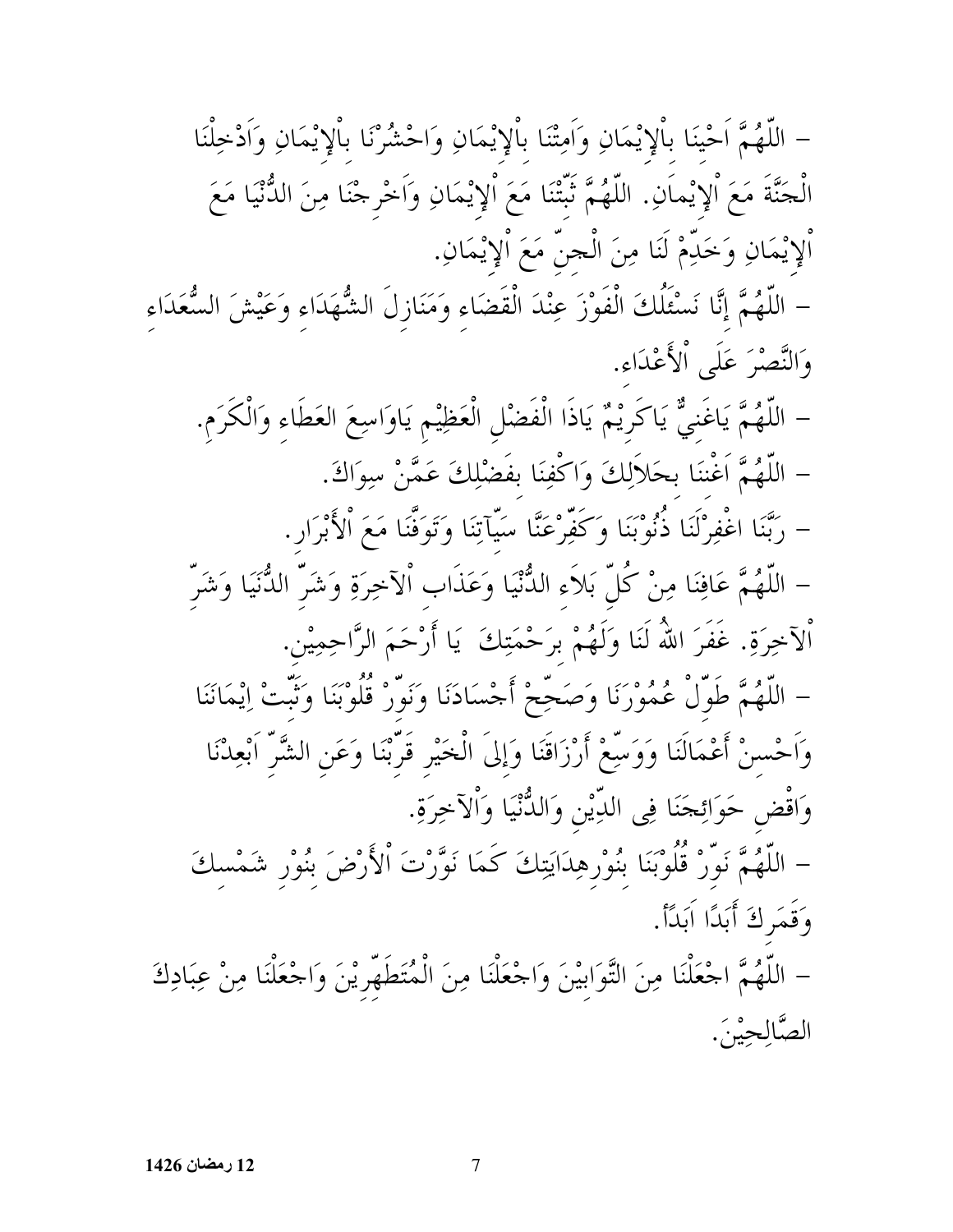لَدُّنْكَ سُلْطَانًا نَصِيْرًا. – اللَّهُمَّ إِنَّا نَسْئَلُكَ مِنَ الْخَيْرِ كُلِّهِ عَاجلِهِ وَآجلِهِ مَا عَلِمْنَا مِنْهُ وَمَا لَمْ نَعْلَمْ. وَنَعُوْذُبكَ مِنَ الشَّرِّ كُلِّهِ عَاجلِهِ وَآجلِهِ مَا عَلِمْنَا مِنْهُ وَمَا لَمْ نَعْلَمْ. – اللَّهُمَّ إِنَّا نَسْئَلُكَ منْ خَيْرِمَا سَأَلَكَ منْهُ نَبِيُّكَ مُحَمَّدٍ صَلَّى اللَّهُ عَلَيْهِ وَسَلَّمَ. وَنَعُوْذُبكَ مِنْ شَرَّمَا اسْتَعَاذَكَ مِنْهُ نَبِيُّكَ مُحَمَّدٍ صَلَّى اللَّهُ عَلَيْهِ وَسَلَّمَ. أَنْتَ الْمُسْتَعَانُ وَعَلَيْكَ الْبَلاَغُ وَلاَحَوْلَ وَلاَ قُوَّةَ إِلاَّ بِاللهِ. – اللَّهُمَّ إِنَّا نَسْئَلُكَ الْهُدَى وَالثُّقَى وَالْعَافِيَةَ وَالْغِنَى. – اللَّهُمَّ ارْزُقْنَا رِزْقًا جَدِيْدًا وَعُمُرًا طَوِيْلاً وَمَالاً كَثِيْرًا وَخَيْرًا قَرِيْبًا وَشَرًّا بَعِيْدًا

– رَبَّ اَدْخِلْنَا مُدْخَلَ صِدْقٍ وَاَخْرِجْنَا مُخْرَجَ صِدْقٍ وَاجْعَلْ لَنَا مِنْ

وَوَلَدًا صَالِحًا وَعَمَلاً مَقْبُوْلاً وَتِجَارَةً لَنْ تَبُوْرَ. يَا عَزِيْزُ يَا غَفَّارُ يَا أَرْحَمَ الرَّا حِمِيْنَ.

– رَبَّنَا إِنَّنَا سَمِعْنَا مُنَادِيًا يُنَادِي لِّلإِيْمَانِ أَنْ آمِنُوْا برَبَّكُمْ فَآمَنَّا. رَبَّنَا فَاغْفِرْ لَنَا ذُنُوْبَنَا وَكَفِّرْعَنَّا سَيْئَآتِنَا وَتَوَفَّنَا مَعَ ٱلأَبْرَارِ. رَبَّنَا وَآتِنَا مَا وَعَدْتَنَا عَلَى رُسُلِكَ وَلاَ تُخْزِنَا يَوْمَ الْقِيَامَةِ إِنَّكَ لاَتُخْلِفُ الْمِيْعَادِ. – رَبَّنَا لاَ تُؤَاخِذْنَا إِنْ نَسيْنَا أَوْ أَخْطَأْنَا. رَبَّنَا وَلاَ تَحْمِلْ عَلَيْنَا إِصْرًا كَمَا حَمَلْتَهُ عَلَى الَّذِيْنَ مِنْ قَبْلِنَا. رَيَّنَا وَلاَ تُحَمِّلْنَا مَالاَ طَاقَةَ لَنَا بِهِ. وَاعْفُ عَنَّا وَاغْفِرْلَنَا وَارْحَمْنَا أَنْتَ مَوْلاَنَا فَانْصُرْنَا عَلَى الْقَوْمِ الْكَافِرِيْنَ.